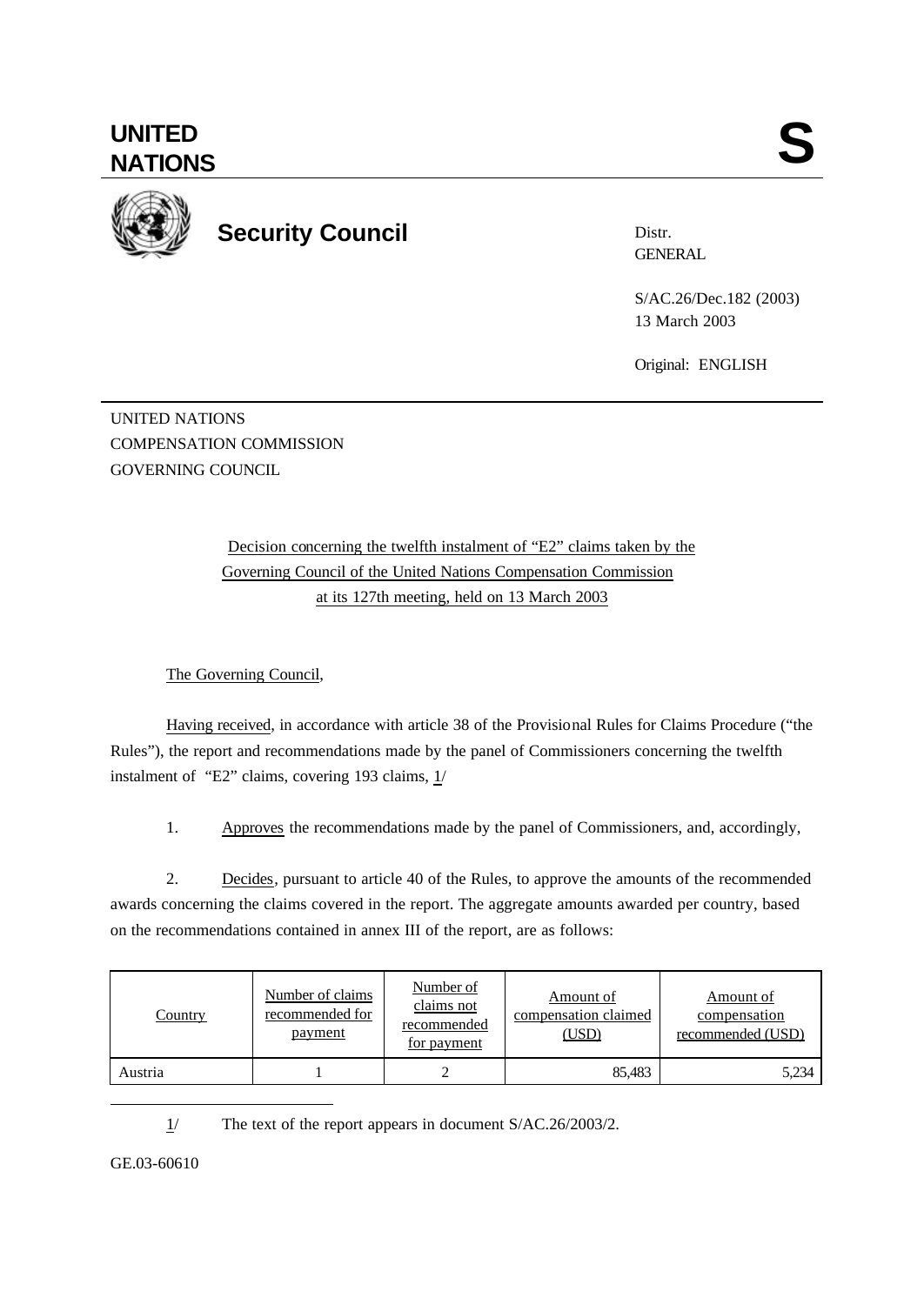Page 2

| Country              | Number of claims<br>recommended for<br>payment | Number of<br>claims not<br>recommended<br>for payment | Amount of<br>compensation claimed<br>(USD) | Amount of<br>compensation<br>recommended (USD) |
|----------------------|------------------------------------------------|-------------------------------------------------------|--------------------------------------------|------------------------------------------------|
| Bangladesh           | $\mathbf{1}$                                   | $\overline{a}$                                        | 954,627                                    | 8,505                                          |
| Belgium              | $\overline{a}$                                 | $\mathbf{1}$                                          | 12,912                                     | nil                                            |
| China                | $\overline{c}$                                 | 9                                                     | 91,774,138                                 | 838,035                                        |
| Cyprus               | $\Box$                                         | $\overline{4}$                                        | 508,811                                    | nil                                            |
| Czech Republic       | $\overline{c}$                                 | $\overline{a}$                                        | 12,520,570                                 | 486,551                                        |
| Denmark              | $\mathbf{1}$                                   | $\mathbf{1}$                                          | 149,105                                    | 20,123                                         |
| Egypt                | 5                                              | 12                                                    | 7,134,332                                  | 70,194                                         |
| France               | $\overline{4}$                                 | 5                                                     | 1,223,765                                  | 91,459                                         |
| Germany              | 9                                              | 16                                                    | 21,780,725                                 | 33,683                                         |
| Greece               | $\frac{1}{2}$                                  | $\overline{c}$                                        | 6,001                                      | nil                                            |
| Hungary              | $\mathbf{1}$                                   | $\overline{a}$                                        | 117,483                                    | 115,700                                        |
| India                | 6                                              | 10                                                    | 2,214,908                                  | 71,655                                         |
| Israel               | $\Box$                                         | $\mathbf{1}$                                          | 96,769                                     | nil                                            |
| Italy                | $\tau$                                         | $\overline{4}$                                        | 11,073,944                                 | 333,502                                        |
| Netherlands          | 5                                              | 11                                                    | 7,817,926                                  | 463,078                                        |
| Pakistan             | $\Box$                                         | 3                                                     | 1,883,261                                  | nil                                            |
| Saudi Arabia         | $\overline{c}$                                 | $\epsilon$                                            | 16,433,874                                 | 713,323                                        |
| Spain                | $\mathbf{1}$                                   | 3                                                     | 2,258,417                                  | 6,784                                          |
| Switzerland          | $\overline{4}$                                 | $\overline{2}$                                        | 6,851,420                                  | 711,670                                        |
| Tunisia              | $\overline{\phantom{a}}$                       | $\mathbf{1}$                                          | 9,292,793                                  | nil                                            |
| Turkey               | $\overline{4}$                                 | 8                                                     | 4,798,552                                  | 557,511                                        |
| United Kingdom       | 14                                             | 14                                                    | 37,551,716                                 | 3,674,365                                      |
| <b>United States</b> | 6                                              | $\overline{3}$                                        | 8,140,921                                  | 3,040,462                                      |
| Total                | 75                                             | 118                                                   | 244,682,453                                | 11,241,834                                     |

3. Notes that, as referred to in paragraph 2 of the report, no recommendation has been made for three claims that were transferred to a different panel of Commissioners and for two claims that were transferred to a later instalment of "E2" claims,

4. Reaffirms that when funds become available payments shall be made in accordance with decision 100 (S/AC.26/Dec.100 (2000)/Rev.1),

5. Recalls that when payments are made in accordance with decision 100, and pursuant to the terms of decision 18 (S/AC.26/Dec.18 (1994)), Governments shall distribute amounts received to the